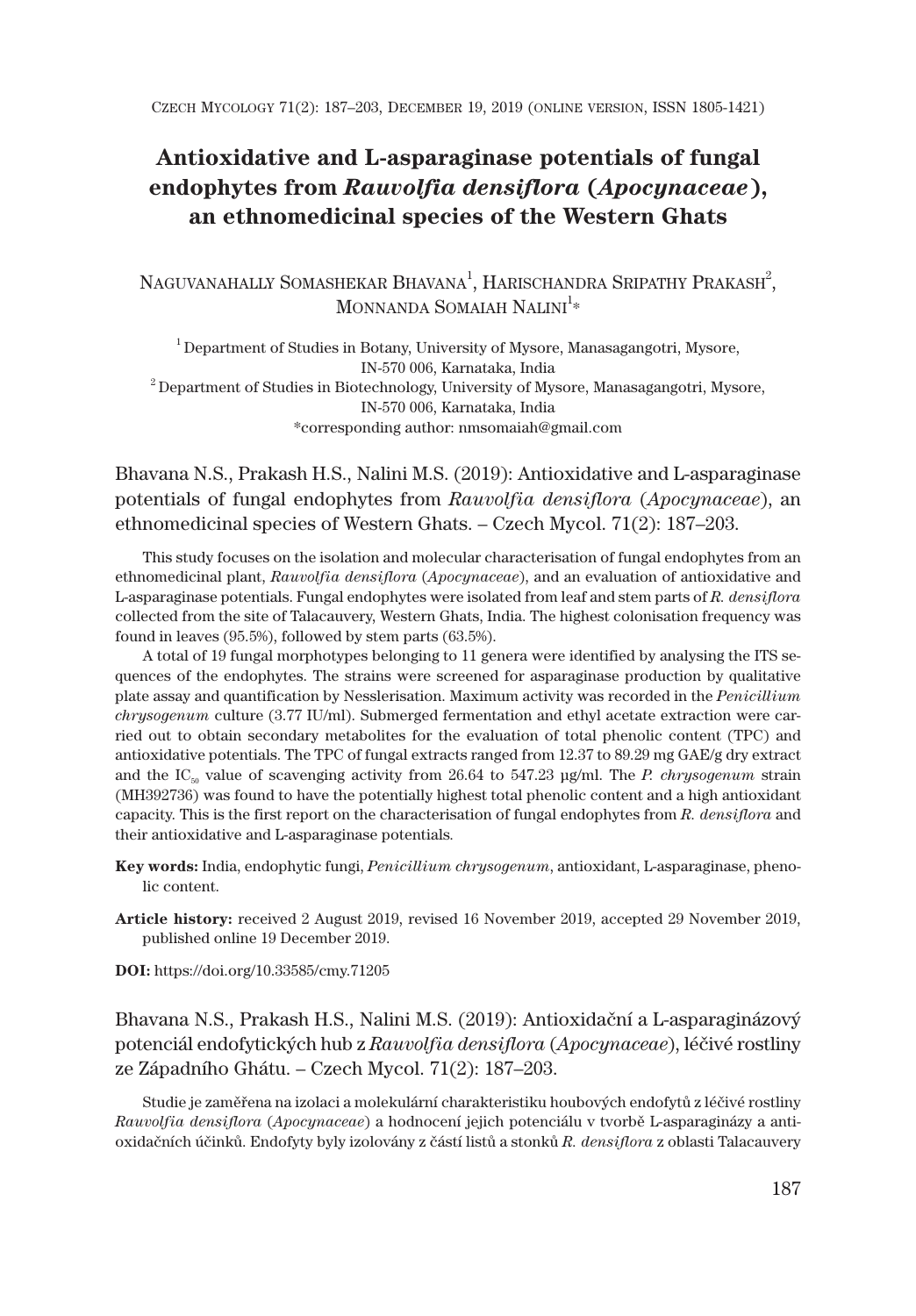v Západním Ghátu (Indie). Listy byly kolonizovány houbami podstatně více než stonky (95,5 % oproti 63,5 %).

Celkem bylo zaznamenáno 19 houbových morfotypů, identifikovaných na základě sekvencí ITS a zařazených do 11 rodů. U získaných kmenů byla hodnocena produkce asparaginázy – nejvyšší aktivita enzymu byla zjištěna v kultuře *Penicillium chrysogenum* (3.77 IU/ml). Dále byl zjištěn celkový obsah fenolických látek (TPC) a antioxidační potenciál sekundárních metabolitů – TPC se pohybuje v rozsahu 12.37 až 89.29 mg GAE/g vysušeného extraktu a hodnota IC<sub>50</sub> (vyjadřující antiradikálovou aktivitu) od 26.64 do 547.23 μg/ml. Potenciálně nejvyšší obsah fenolických látek i antioxidační kapacita byla zazanamenána taktéž u kmene *P. chrysogenum* (MH392736). Práce tak uvádí první přehled houbových endofytů z *R. densiflora* a jejich antioxidační a L-asparaginázový potenciál.

### **INTRODUCTION**

Endophytes are now considered a reliable source of natural bioactive products. Tropical and temperate forests are regarded to be the most diverse terrestrial ecosystems, possessing the highest number and diversity of endophytic fungi (Strobel 2002). Due to the relationships which endophytes have developed with their host plants over time, they make a number of biologically active compounds, which are classified as antibiotics, antioxidants, anticancer agents, volatile antimicrobial agents, immunosuppressive compounds, plant growth promoting agents and insecticides (Strobel 2018). Fungal endophytes have been recognised as a repository of unique secondary metabolites with potential beneficial activities. They have strong impacts on their host plants by increasing their growth and fitness, strengthening their tolerance to abiotic and biotic stresses, thereby promoting the accumulation of secondary metabolites (Jia et al. 2016).

Enzymes are biocatalysts produced by living cells for specific biochemical reactions. Endophytic fungi synthesise a wide range of enzymes and natural products exhibiting a wide variety of biological catalysts. They are also valued for their ability to synthesise extracellular enzymes like amylase, asparaginase, cellulase, chitinase, laccase, lipase, protease and tyrosinase (Rana et al. 2019). Most of the enzymes are applied as anti-proliferative agents. L-asparaginase (L-asparagine aminohydrolase, enzyme code EC 3.5.1.1) is a potential anti-tumour medicine. Tumour cells require asparagine for their growth, but asparaginase converts it to aspartate and ammonia, resulting in antiproliferative activity which tumour cells cannot survive (Paul et al. 2019). L-asparaginase for chemical formulation is derived from bacterial sources such as *Escherichia coli* and *Erwinia chrysanthemi*, which has led to several immunological and hypersensitive reactions. However, L-asparaginase from eukaryotic organisms like fungi has been suggested as an alternative source with fewer side effects (Ashok et al. 2019).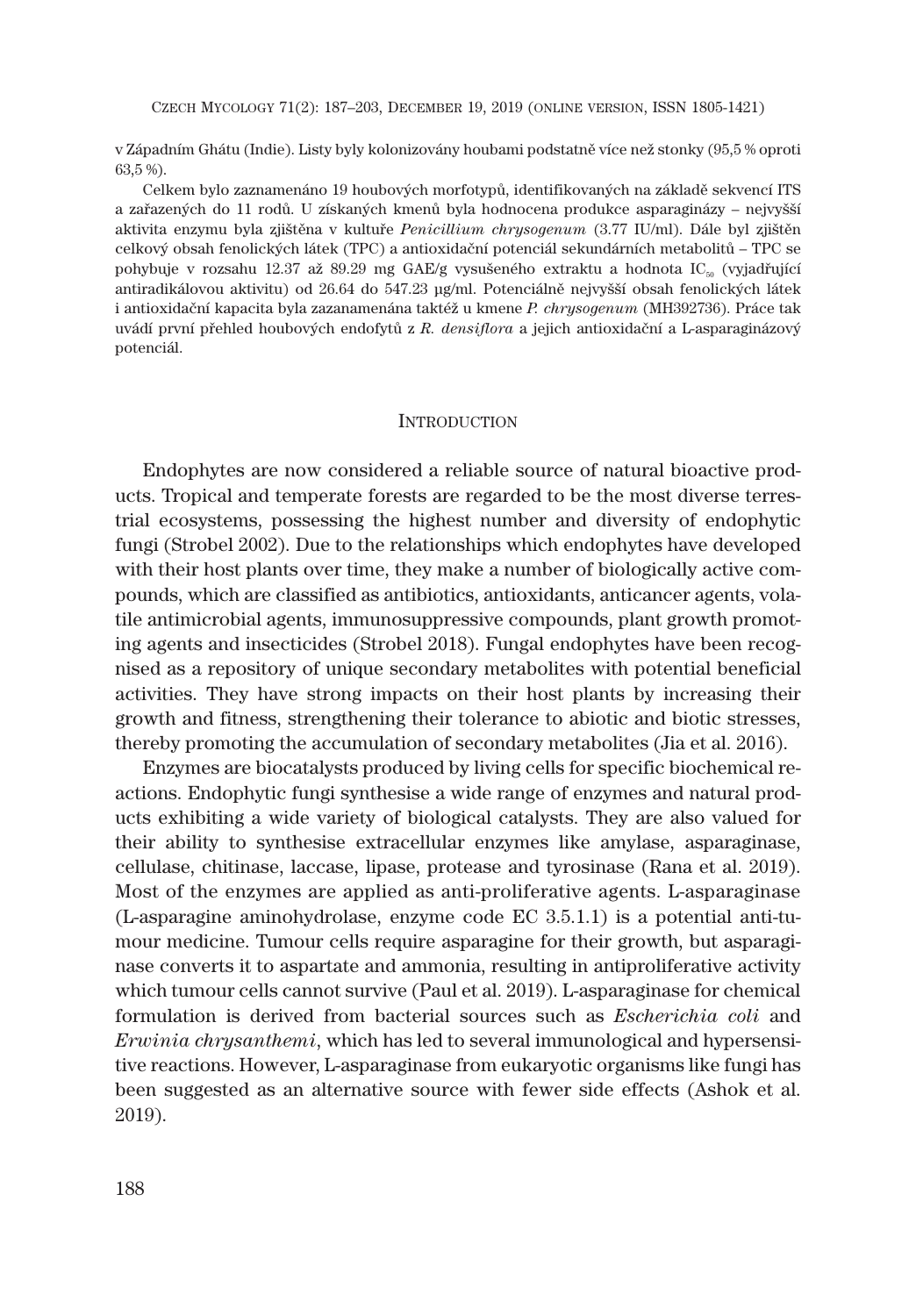As part of the continuing efforts to find novel antioxidants from natural resources, fungal endophytes were investigated on their potential to form reservoirs of antioxidants. The antioxidative potentials of endophytic fungi may be due to the secretion of phenolics and flavonoid compounds into the medium. Recently, antioxidants have become a topic of interest since they act as radical scavengers and inhibit lipid peroxidation and other free radical mediated processes. Therefore they are capable of protecting the human body from several diseases attributed to reactions of radicals. The use of synthetic antioxidants in preventing free-radical damage has been reported to involve toxic side effects, thus necessitating the search for natural antioxidants and free-radical scavengers (Radulovic et al. 2007).

The Western Ghats of Southern India is a recognised hot spot area of plant endemicity. It represents biologically rich, biogeographically unique treasure house for species richness. Several research reports on the isolation of endophytes from medicinally important plants of the Western Ghats have been published (Nalini et al. 2014, Akshatha et al. 2014, Manasa & Nalini 2014, Das et al. 2017, Sheik & Chandrashekar 2018). Medicinal plants found growing in forests harbour both endophytic fungi and actinomycetes which have yielded bioactive metabolites (Akshatha et al. 2014, Das et al. 2017, 2018). Plants of the *Apocynaceae* family comprise of 392 genera and 5,140 species worldwide, distributed in tropical, subtropical and temperate regions. The family is represented by 30 genera and 60 species in the form of trees and shrubs in India (Endress & Bruyns 2000). They have a wide array of traditional uses here and are a rich source of drugs used in medicine.

The *Apocynaceae* include a large number of ethno-medicinal plants, which harbour fungal endophytes. Manasa & Nalini (2014) reported the evaluation of different members of this family for the occurrence of fungal endophytes. Other *Apocynaceae* members like *Aspidosperma tomentosum* (Savi et al. 2019), *Chonemorpha fragrans* (Clarance et al. 2019), *Catharanthus roseus* (Jariwala & Dessai 2018, Shukla et al. 2018, Dhayanithy et al. 2019, Sudharshana et al. 2019), *Hemidesmus indicus* (Shobha et al. 2019), *Picralima nitida* (Nwachukwu et al. 2018), *Rauvolfia tetraphylla* (Alurappa & Chowdappa 2018), *Vinca major, V. herbacea* and *V. minor* (Leylaie & Zafari 2018) were evaluated for their endophytic fungal associations.

*Rauvolfia densiflora* Benth. ex Hook. f. [currently classified as *Rauvolfia verticillata* (Lour.) Baill.], known as 'Dense-flowered snake root', is a repository of many biologically active compounds and is known as a source of many pharmacological and medicinally important phytochemicals (Iqbal et al. 2013). The plant parts are used in ethnomedicinal cures for various ailments by distinctive tribes of southern and eastern India and Nepal (Das et al. 2009, Lalitharani et al.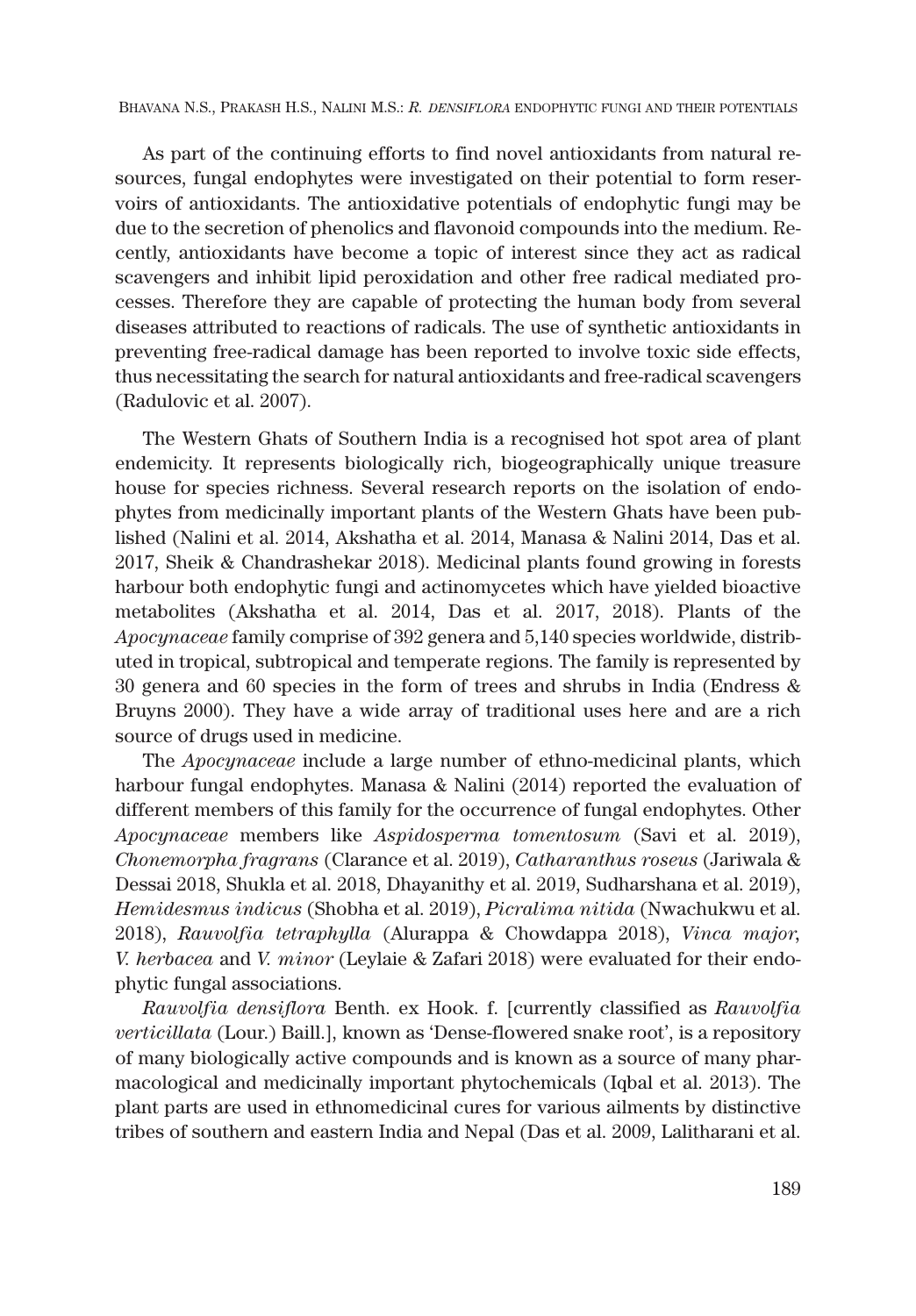2011). The isolation of fungal endophytes from this species has been attempted (Huang et al. 2007), but the identification and molecular characterisation of the isolates have not been carried out. Contrary to the fungi, the endophytic actinomycetes from this species and their biological activities are documented (Akshatha et al. 2016).

Microbial asparaginase has also been comprehensively studied for its therapeutic applications. There is an increasing effort to identify and characterise endophytic fungi associated with enzymatic and antioxidative potentials, signifying that medicinal properties of plants are related to their imperative biological properties. Therefore, the present study was undertaken to investigate the isolation and molecular identification of endophytic fungi from *R. densiflora* and to assess the ability of these fungi to produce the L-asparaginase enzyme and to determine their antioxidative potentials. To the best of our knowledge, this study provides the first attempt to characterise the endophytic fungi from this plant.

### MATERIAL AND METHODS

Collection of plant samples. Plant samples of *R. densiflora* were collected from healthy shrubs growing in the forests of Kodagu District, in the Talacauvery site of the Western Ghats ( $12^{\circ}17'$  to  $12^{\circ}27'$  N and  $75^{\circ}26'$  to  $75^{\circ}33'$  E; Fig. 1), Karnataka, India, during the month of June 2014. A total of five stem samples and five leaves were collected from five plants. Parts of the main stem measuring 1.0 cm diameter and 5.0 cm long, plus the leaves were excised using sterile pliers. The fresh cut ends of plant samples were placed separately in zip-lock polythene bags, stored at 4 °C and brought to the laboratory. The samples were processed within 48 hours of collection. A herbarium specimen of the plant has been deposited in the Botanical Survey of India (BSI), Western Circle, Pune, India with registered accession number 136245.

Isolation of the endophytic fungi. The collected plant samples were subjected to surface sterilisation procedures. Before processing, the samples were rinsed in running tap water to remove debris and dust. The leaf and stem pieces were surface-sterilised by sequential rinsing in 70% (v/v) ethanol for one minute,  $3.5\%$  (v/v) of sodium hypochlorite for two minutes, and finally with sterile distilled water two to three times to remove traces of the sterilants. Aliquots of the sterile distilled water used in the final rinse were poured onto Water Agar medium (WA 2%, w/v) to check the effectiveness of the surface-decontamination process (Schulz et al. 1998). A total of 200 segments of both leaves and stems of *R. densiflora* were plated for the isolation and identification of endophytic fungi. The plates were wrapped using Clean Wrap<sup>TM</sup> Cling film<sup>®</sup> (Xiamen, China) and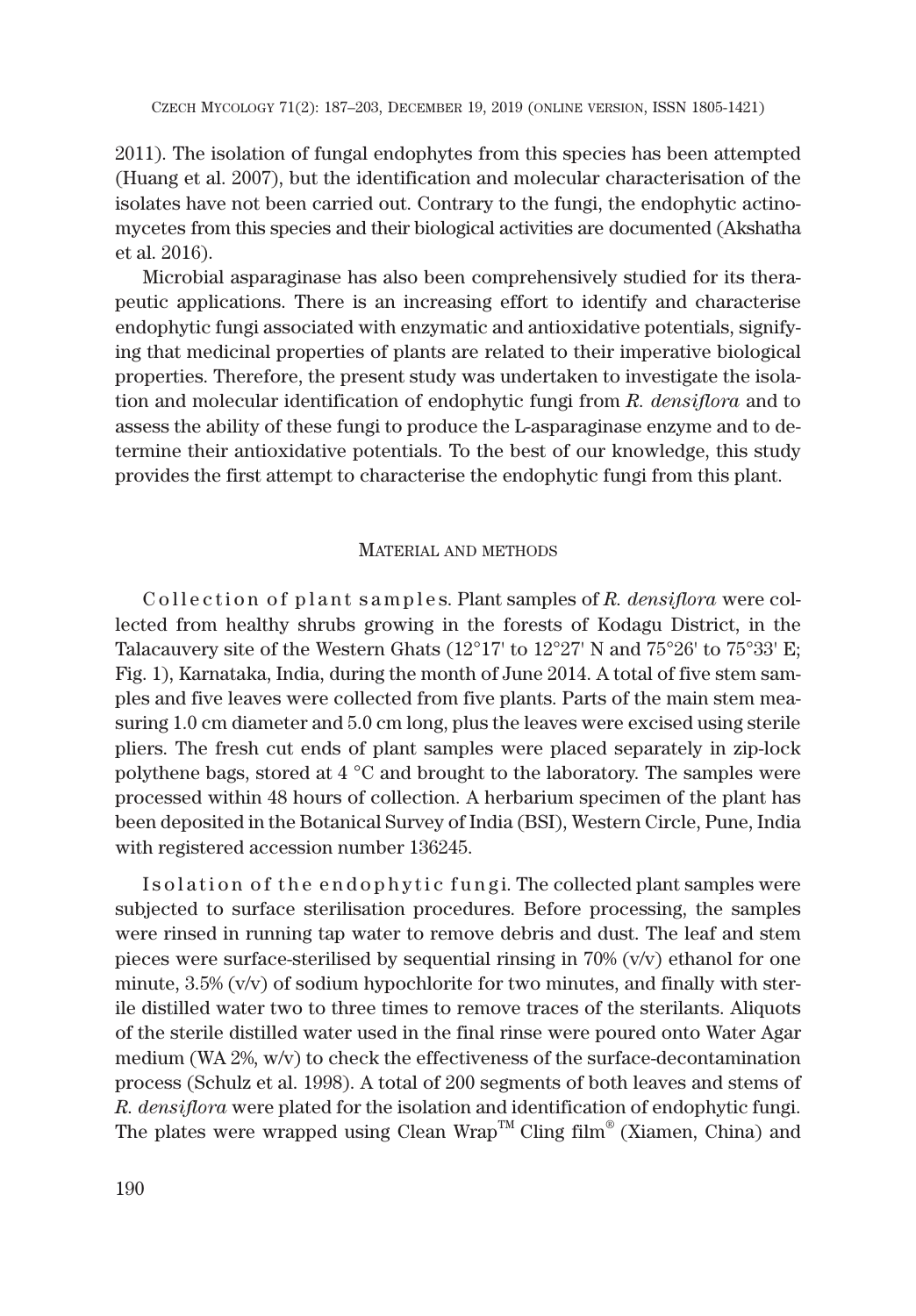**Fig. 1.** Map showing the location of plant sample collection from its natural habitat in the Western Ghats.



incubated at  $27 \pm 2$  °C with 12 hours of light and dark cycles for 4–6 weeks, and monitored regularly to check the growth of endophytic fungal emergence from the edges of the fragments. Individual hyphal tips were then transferred separately onto fresh Potato Dextrose Agar (PDA) slants and incubated at  $27 \pm 2$  °C for 10–15 days, and pure cultures were maintained at 4 °C for further analysis.

Morphology and microscopic identification of endophytic fungi. The morphological study was performed by inoculating the endophytic fungal isolates on PDA plates and incubating them for 7 days. The isolates were identified based on colony morphology and microscopic observation. Parameters like colony characteristics, and filamentous or mat type growth were studied for the morphological identification. The slides of the fungal cultures were prepared by tease mount method using lactophenol cotton blue stain (NICE, Kerala, India) and observed under a light microscope (Quasmo, Haryana, India) at a magnification of 400×. The identification was based on the observation of mycelia, fruiting bodies, conidial characters according to standard identification manuals (Domsch et al. 1980, Singh et al. 1991, Barnett & Hunter 1998, Mathur & Kongsdal 2003) to the morphotype level.

Molecular characterisation of fungal endophytes using ITS-PCR and electrophoresis. Mycelial plugs from 19 morphologically different endophytic fungi were inoculated into Potato dextrose broth (PDB, Hi Media, Mumbai, India) and grown in still culture at  $27 \pm 2$  °C for 7–10 days. Fungal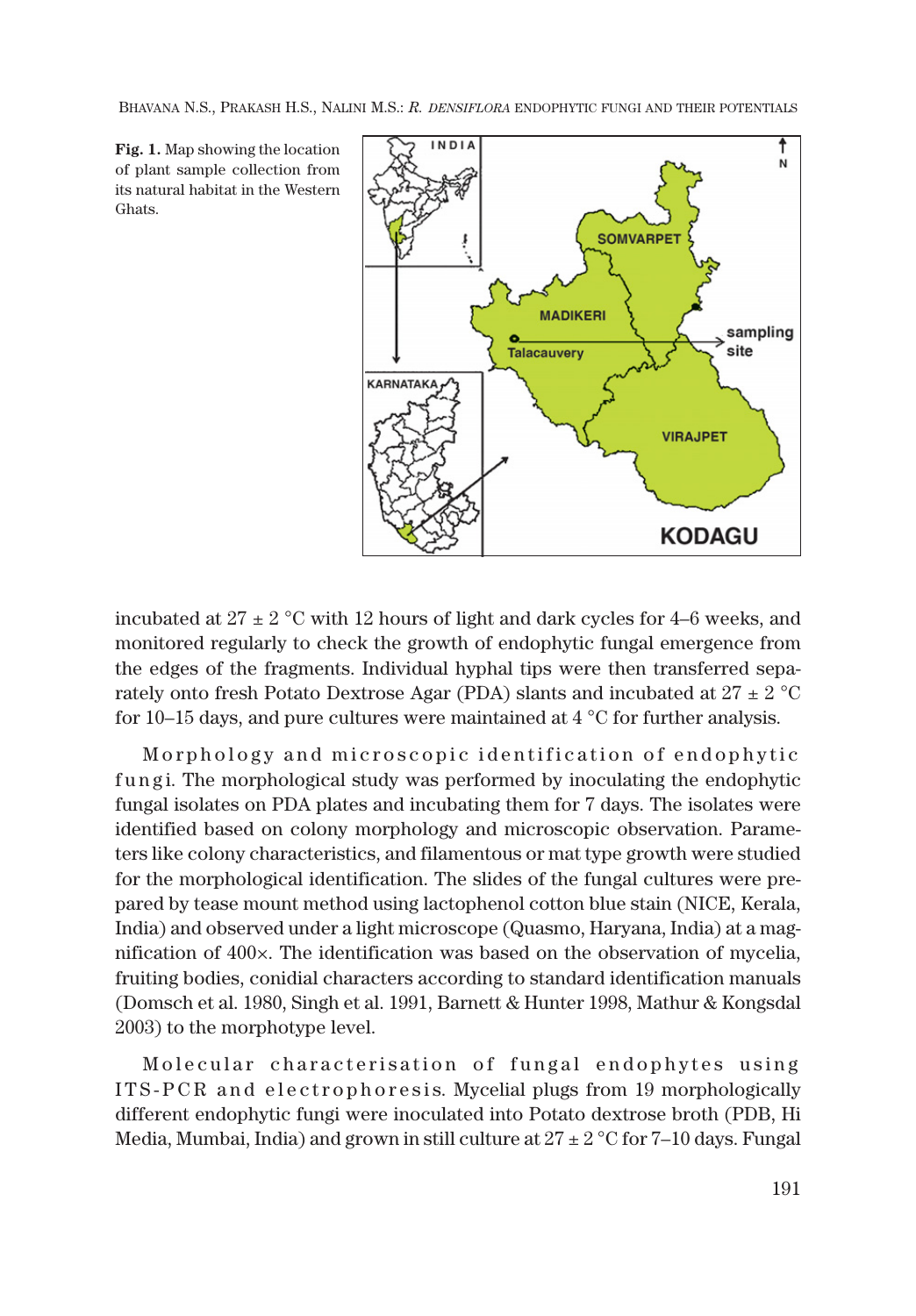mycelia were separated from cultures, filtered and harvested. They were placed in polythene zip lock covers and stored at –20 °C. Genomic DNA was extracted from the freeze-dried mycelial mat using the cetyltrimethylammonium bromide (CTAB) method with trivial modifications (Ausubel et al. 1994). The concentration of DNA was measured using a nanospectrophotometer (Thermo Fischer 2000c, Bangalore, India) at 260 and 280 nm.

The DNA was amplified with the PCR technique using a PCR 18 kit (Chromous Biotech Pvt. Ltd., Bangalore, India). The target regions of the rDNA, ITS1, ITS2 regions and 5.8S gene were amplified using ITS1 (5'-TCCGTAGGTGAACCTGCG-3') and ITS4 (5'-TCCTCCGCTTATTGATATGC-3') primers. The PCR was performed in a thermal cycler (Mastercycler Gradient, Eppendorf, Germany) by using the following programme: 94 °C for 2 min (initial denaturation), 35 cycles of 94 °C for 1 min (denaturation), 47 °C for 15 s (primer annealing), 72 °C for 30 s (primer extension), followed by 10 min of final extension at 72 °C. Subsequently, the amplified products were analysed with horizontal agarose gel electrophoresis through 1% agarose gel supplemented with ethidium bromide along with the 100bp DNA marker. DNA bands on the gel were visualised under a UV light trans-illuminator (Geldoc XRT, BioRad, Hercules, USA) and documented.

The amplified PCR products were sent to Chromous Biotech Pvt. Ltd. (Bangalore, India) for sequencing. Sequencing similarity searches were performed for the obtained fungal sequences and compared with ITS sequence data from strains available from the GenBank database (National Centre for Biotechnology Information website; http://www.ncbi.nlm.nih.gov/) by using the BLAST sequence match routines.

D at a n alysis. The colonisation frequency (% $CF$ ) of the endophytes was calculated and determined using the following formula:

$$
\%CF = \frac{Number\ of\ segments\ colonised\ by\ an\ endophyte}{Total\ number\ of\ tissue\ segments\ plated} \times 100
$$

Screening of fungal endophytes for L-asparaginase produc tion. Qualitative analysis of L-asparaginase by plate assay. The isolated fungal endophytes were subjected to rapid screening of L-asparaginase production by the plate assay method (Gulati et al. 1997) on modified Czapek Dox's (MCD) agar medium [Saxena & Sinha 1981; glucose 2.0 g/l, L-asparagine 10 g/l, potassium dihydrogen phosphate  $(KH_2PO_4)$  1.52 g/l, potassium chloride (KCl) 0.52 g/l, magnesium sulphate (MgSO<sub>4</sub>·7H<sub>2</sub>O) 0.52 g/l, copper nitrate (Cu(NO<sub>3</sub>)<sub>2</sub>·3H<sub>2</sub>O) 0.001 g/l, zinc sulphate  $(ZnSO<sub>4</sub>·7H<sub>2</sub>O)$  0.001 g/l, ferrous sulphate (FeSO<sub>4</sub>·7H<sub>2</sub>O) 0.001 g/l and agar 20 g/l] with an initial pH of 6.2, supplemented with  $0.009\%$  (v/v) phenol red indicator prepared from a stock solution of 2.5% of the dye in ethanol. At a low pH (acidic), phenol red is yellow while it turns pink at a high pH (alkaline),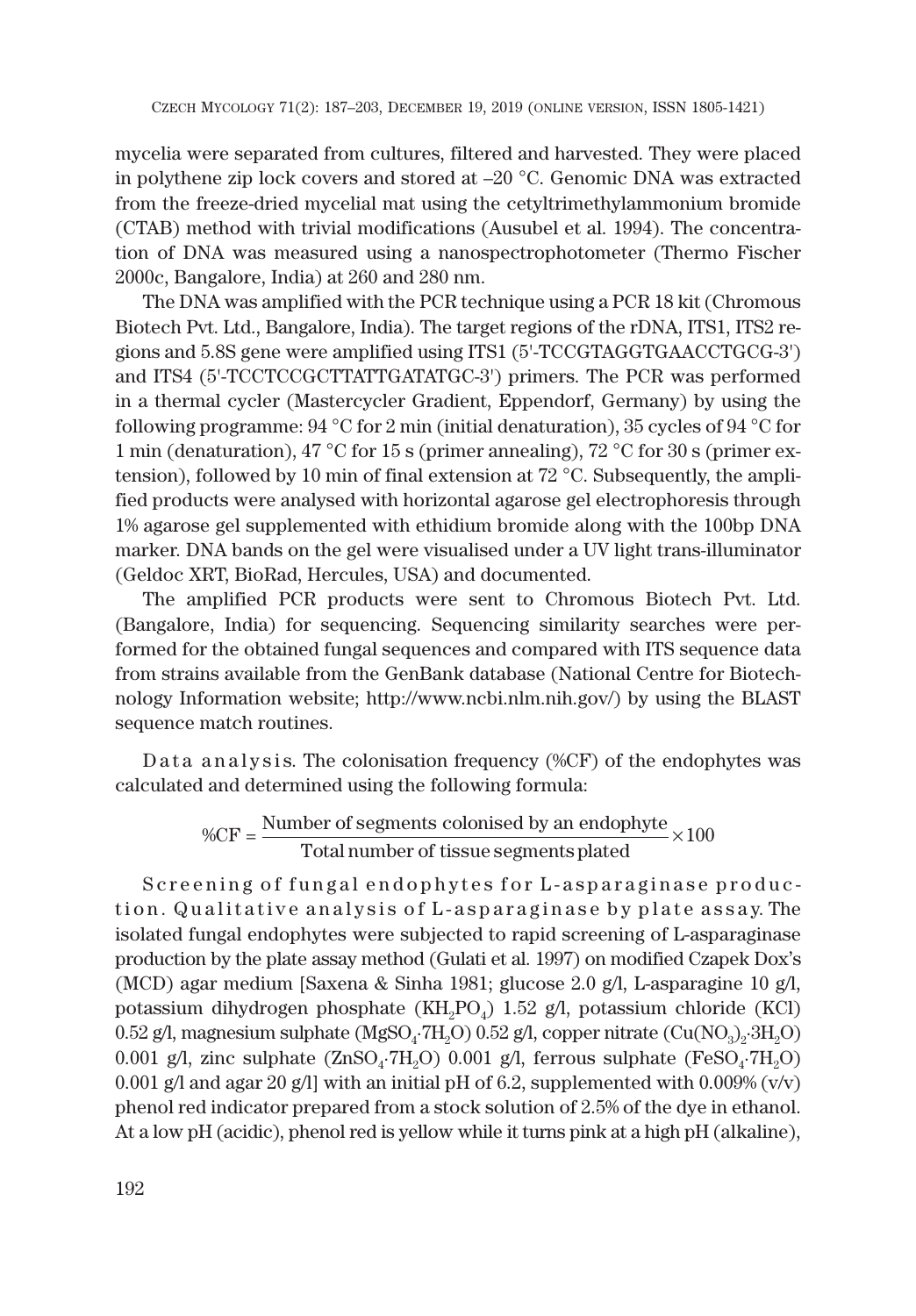therefore a pink zone is formed around endophytic fungal isolates producing L-asparaginase. The control plates were prepared with modified Czapek Dox's medium without asparagine (substituted with 0.001 g/l of  $\rm{KNO}_3$  as the only nitrogen source) and with phenol red indicator. The prepared medium was autoclaved and poured into sterilised plates. The MCD plates were divided into four quadrants and inoculated with mycelial plugs from four different isolated fungi. The plates were then incubated at  $27 \pm 2$  °C for five days. The released ammonia reacts with water in the medium, which results in an increase of the pH of the medium (alkaline). Isolates showing pink zones were inoculated on individual MCD agar medium plates to confirm the enzyme activity.

Quantitative assay for enzyme production. For the production of L-asparaginase in liquid state, the mycelial discs from positive agar plates were inoculated into modified Czapek Dox's broth and incubated at 30 °C in an orbital shaker (GeNei<sup>TM</sup>, Bangalore, India) for 5 days at 120 rpm. The crude enzyme sample was extracted by centrifugation and the supernatant containing the enzyme was used for further analysis by means of Nesslerisation. The reaction mixture consisted of 0.5 ml of 0.04 M L-asparagine, 0.5 ml of 0.5 M Tris-HCl buffer (pH 8.2), 0.5 ml of enzyme obtained from culture filtrate and 0.5 ml of distilled water. The samples were incubated for 30 min at  $27^{\circ}$ C to stop the enzymatic reaction; 0.5 ml of 1.5 M trichloroacetic acid (TCA) was added. This was followed by pipetting 0.1 ml of the mixture into fresh tubes containing 3.7 ml of distilled water and 0.2 ml of Nessler's reagent and incubated at 27 °C for 20 minutes, after which the absorbance of the samples was measured at 450 nm using a UV-Visible spectrophotometer (TPL Technology Pvt. Ltd., Bangalore, India). A blank was prepared by adding TCA followed by an enzyme sample. One international unit (IU) of L-asparaginase is expressed as the amount of enzyme that catalyses the formation of 1 μmol of ammonia per minute at 27 °C (Imada et al. 1973).

Submerged fermentation and extraction of secondary me t a bolites. Mycelia from actively growing 7-day-old endophytic pure cultures were inoculated aseptically into 500 ml of PDB contained in Erlenmeyer flasks in duplicates. The inoculated flasks were incubated at  $27 \pm 2$  °C for 21 days. The flasks were examined for any contamination. Culture broths were filtered through muslin cloth. The supernatant was transferred to a separating funnel, to which an equal volume of ethyl acetate  $(1:1 \text{ v/v})$  was added, and extracted thrice by strong agitation. The extract obtained in this way was concentrated in a Rotary flash evaporator and stored in vials for further use.

Determination of total phenolic content. The total phenolic content (TPC) in the endophytic fungal extracts was determined using Folin-Ciocalteu (FC) reagent following a minor modification (Liu et al. 2007). The ex-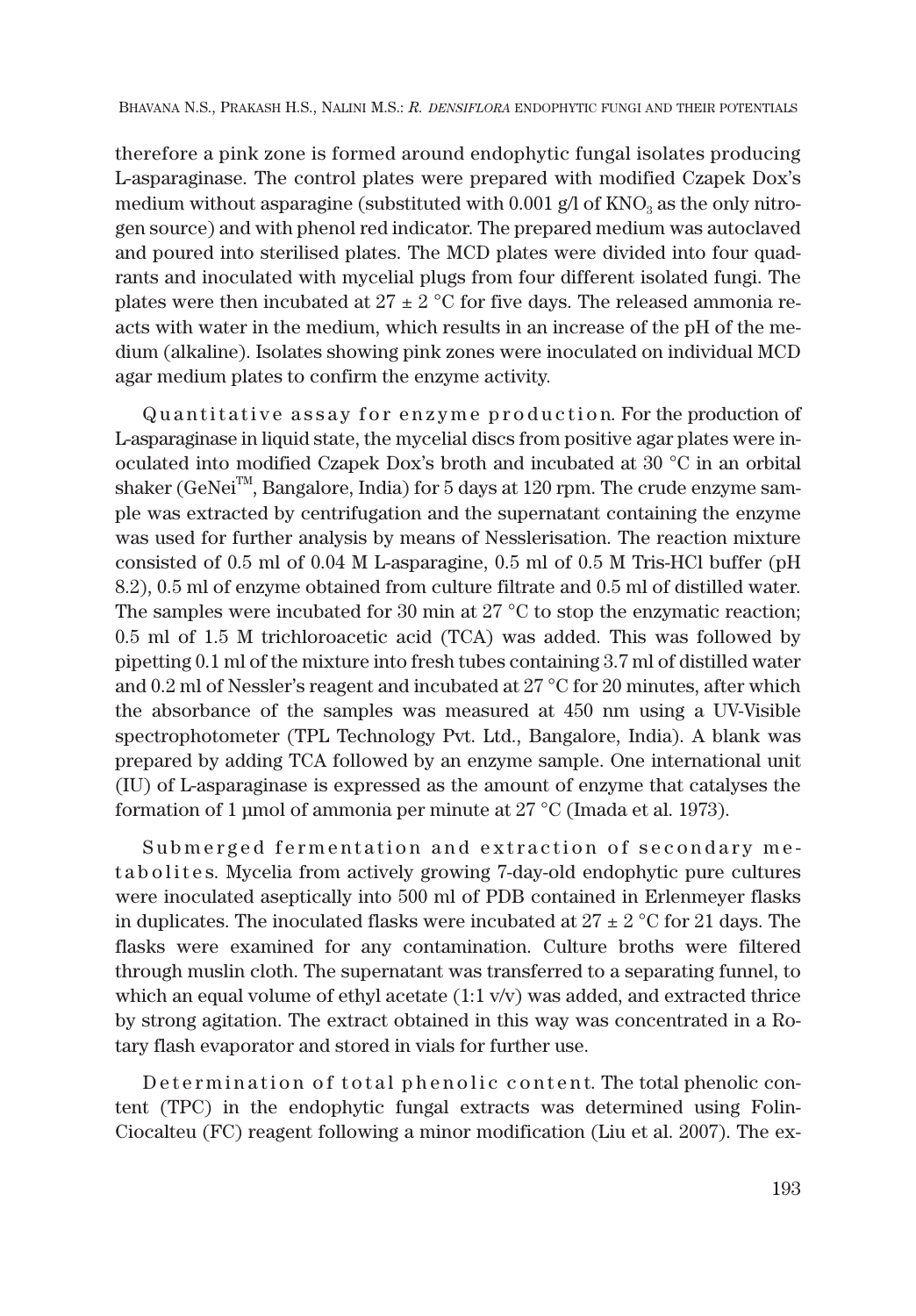tracts were mixed with 1 ml of FC reagent and 2 ml of sodium carbonate (20% w/v). The mixture was left to stand in the dark for 45 minutes with intermittent shaking for colour development. The absorbance of the resulting blue colour was measured at 765 nm using UV-VIS spectrophotometer (DU 730 "Lifesciences", Beckman Coulter, Indianapolis, USA). Gallic acid was used as a reference standard for plotting the calibration curve. The total phenolic content was calculated from the calibration curve and the results were expressed as milligramme of Gallic acid equivalent (GAE)/g of the dry extract.

Determination of antioxidant activity with DPPH radical s c a v e n g in g assay. The method described by Pannangpetch et al. (2007) was used for determination of the scavenging activity of 1,1-diphenyl-2-picrylhydrazyl (DPPH, Sigma-Aldrich, Bangalore, India) free radical with slight modifications. An amount of 0.001 mM of DPPH prepared in methanol was mixed with the fungal extracts. The mixture was vortexed thoroughly and left to stand in the dark for 20 minutes at room temperature (25  $\pm$  1 °C). A blank was set with methanol (SD Fine-Chem Ltd., Mumbai, India). The absorbance of each solution was measured spectrophotometrically at 517 nm. Ascorbic acid was used as standard reference. The scavenging activity of the DPPH radical was calculated as follows:

%scavenging = 
$$
\frac{Ac - As}{Ac} \times 100
$$

Ac = absorbance of control; As = absorbance of test sample.

The  $IC_{50}$  value (μg/ml) is the effective concentration at which DPPH radicals were scavenged by 50% and it was obtained by linear regression analysis.

### RESULTS

### **Molecular characterisation and occurrence of endophytic fungi**

A total of 318 isolates were obtained from 400 tissue segments distributed over 19 endophytic taxa (five of them belonging to Eurotiomycetes and 14 of them belonging to Sordariomycetes). The relative colonisation frequency of endophytic fungi in leaf and stem parts along with their molecular characterisation is shown in Tabs. 1 and 2. Besides single species of other genera, four species of *Colletotrichum,* three species of *Fusarium*, three species of *Neocosmospora* and two species of *Aspergillus* were recovered.

A high colonisation frequency was reported for *Penicillium chrysogenum*, which was found to be the dominant species in leaves (48.0% in leaf segments), followed by *Chaetomium globosum* (average 9.75%), *Neocosmospora solani* (8.0%), *Aspergillus carneus* (7.25%) obtained from both leaves and stems. Besides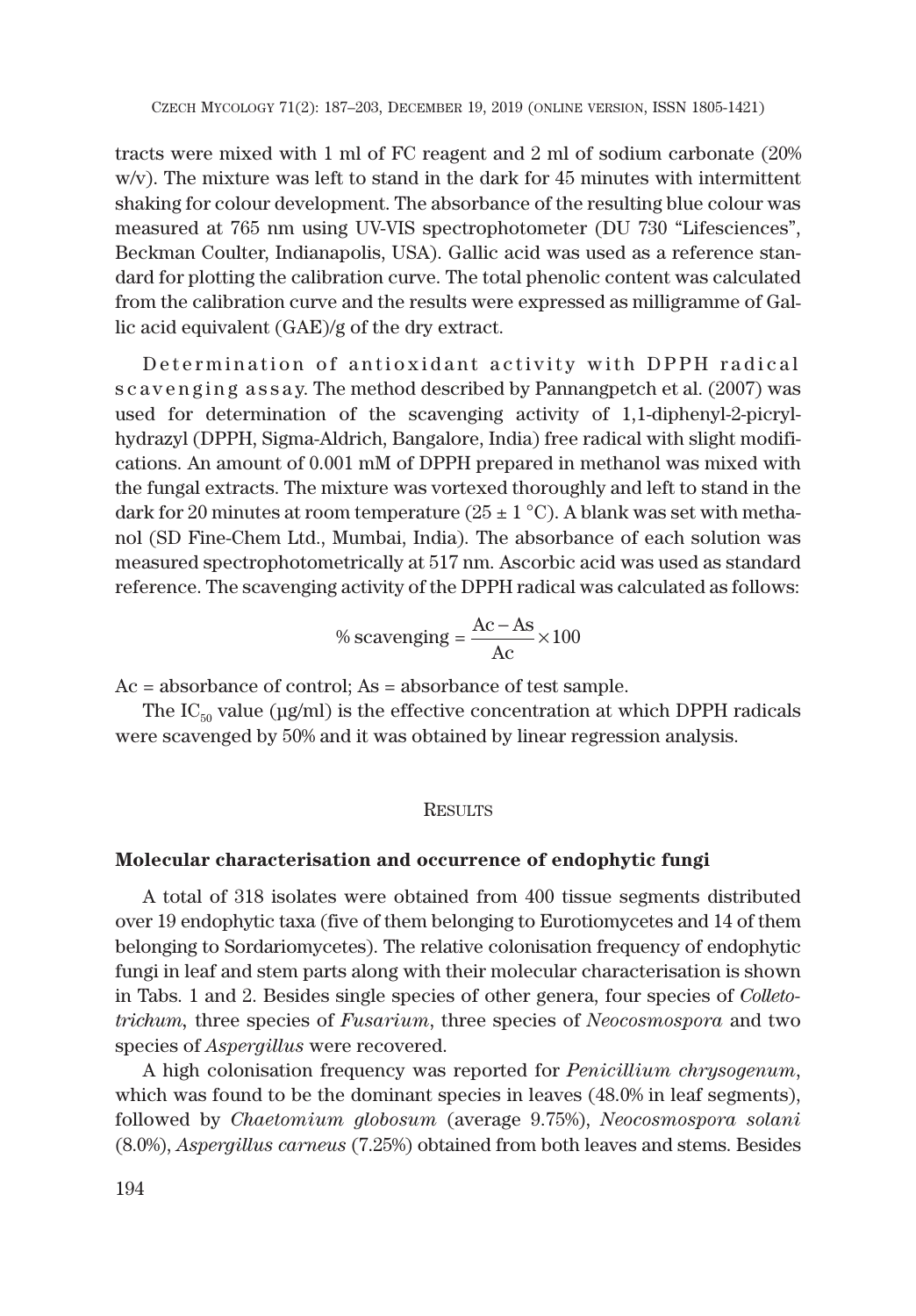| <b>Fungal endophytes</b>                                               | <b>Isolate</b><br>code | GenBank<br>Accession<br><b>Number</b> | Length<br>(bp) | <b>Closest</b><br><b>GenBank</b><br>match #ITS | Sequencing<br>similarity $(\%)$ |
|------------------------------------------------------------------------|------------------------|---------------------------------------|----------------|------------------------------------------------|---------------------------------|
| Aspergillus carneus (Tiegh.) Blochwitz                                 | $RD-WG-33$             | MK424326                              | 526            | HQ889708                                       | 523/525 (99%)                   |
| Aspergillus versicolor (Vuill.) Tirab.                                 | $RD-WG-03$             | MK415240                              | 520            | KP131640                                       | 516/520 (99%)                   |
| Bionectria ochroleuca (Schwein.) Schroers & Samuels                    | $RD-WG-32$             | MK682679                              | 503            | HQ637283                                       | 501/503 (99%)                   |
| Chaetomium globosum Kunze                                              | $RD-WG-16$             | MK415057                              | 528            | KU184610                                       | 528/528 (100%)                  |
| Clonostachys rosea (Link) Schroers, Samuels, Seifert &<br>W. Gams      | $RD-WG-15$             | MH393295                              | 389            | KX421414                                       | 389/389 (100%)                  |
| <i>Colletotrichum boninense Moriwaki, Toy, Sato &amp; Tsukib.</i>      | $RD-WG-26$             | MK446916                              | 535            | MF062469                                       | 527/535 (99%)                   |
| Colletotrichum cliviicola Damm & Crous                                 | $RD-WG-34$             | MK426287                              | 534            | MH142471                                       | 530/534 (99%)                   |
| Colletotrichum gloeosporioides (Penz.) Penz. & Sacc.                   | $RD-WG-22$             | MK424265                              | 426            | JQ936123                                       | 425/427 (99%)                   |
| Colletotrichum sp.                                                     | $RD-WG-31$             | MK685173                              | 540            | J0341134                                       | 526/528 (99%)                   |
| Fusarium fujikuroi Nirenberg                                           | $RD-WG-09$             | MK446915                              | 497            | KJ000439                                       | 496/497 (99%)                   |
| Fusarium oxysporum Schltdl.                                            | $RD-WG-11$             | MH393293                              | 495            | MG136706                                       | 495/495 (100%)                  |
| <i>Fusarium</i> sp.                                                    | $RD-WG-13$             | MK446912                              | 525            | KY775948                                       | 521/526 (99%)                   |
| Neocosmospora haematococca (Berk. & Broome) Nalim,<br>Samuels & Geiser | $RD-WG-28$             | MK446936                              | 526            | GU134901                                       | 519/525 (99%)                   |
| Neocosmospora solani (Mart.) L. Lombard & Crous                        | $RD-WG-10$             | MK418238                              | 521            | KF897901                                       | 506/520 (97%)                   |
| Neocosmospora sp.                                                      | $RD-WG-29$             | MK446913                              | 519            | LT746276                                       | 518/522 (99%)                   |
| Paecilomyces penicillatus (Höhn.) Samson                               | $RD-WG-06$             | MH393291                              | 543            | JX012226                                       | 543/543 (100%)                  |
| Penicillium chrysogenum Thom                                           | $RD-WG-02$             | MH392736                              | 531            | MG818936                                       | 531/531 (100%)                  |
| Sarocladium kiliense (Grütz) Summerbell                                | $RD-WG-08$             | MK426286                              | 559            | MH393397                                       | 555/560 (99%)                   |
| Unidentified species of <i>Eurotiales</i>                              | $RD-WG-17$             | MK450305                              | 529            | KP963597                                       | 525/525 (100%)                  |

**Tab. 1.** Molecular characterisation of fungal endophytes isolated from *Rauvolfia densiflora* with GenBank accession numbers, the closest match of ITS sequence in the NCBI database, and their sequence similarity.

*P. chrysogenum*, also *Aspergillus versicolor*, *Paecilomyces penicillatus*, *Sarocladium kiliense*, *Fusarium oxysporum*, *Fusarium* sp., *Clonostachys rosea*, an unidentified species of *Eurotiales*, *Neocosmospora* sp., *Colletotrichum* sp., *Aspergillus carneus* and *Colletotrichum cliviicola* expressed tissue specificity by occurring only in leaf fragments, while *Fusarium fujikuroi*, *Colletotrichum boninense*, *Neocosmospora haematococca* and *Bionectria ochroleuca* were recovered only from stem segments.

## **Qualitative and quantitative analysis of L-asparaginase by means of plate assay and enzyme production**

A total of 14 fungal strains demonstrated the ability to produce the L-asparaginase enzyme. In the positive strains, formation of a pink zone around the colonies was distinct. The positive fungal strains produced L-asparaginase activities in the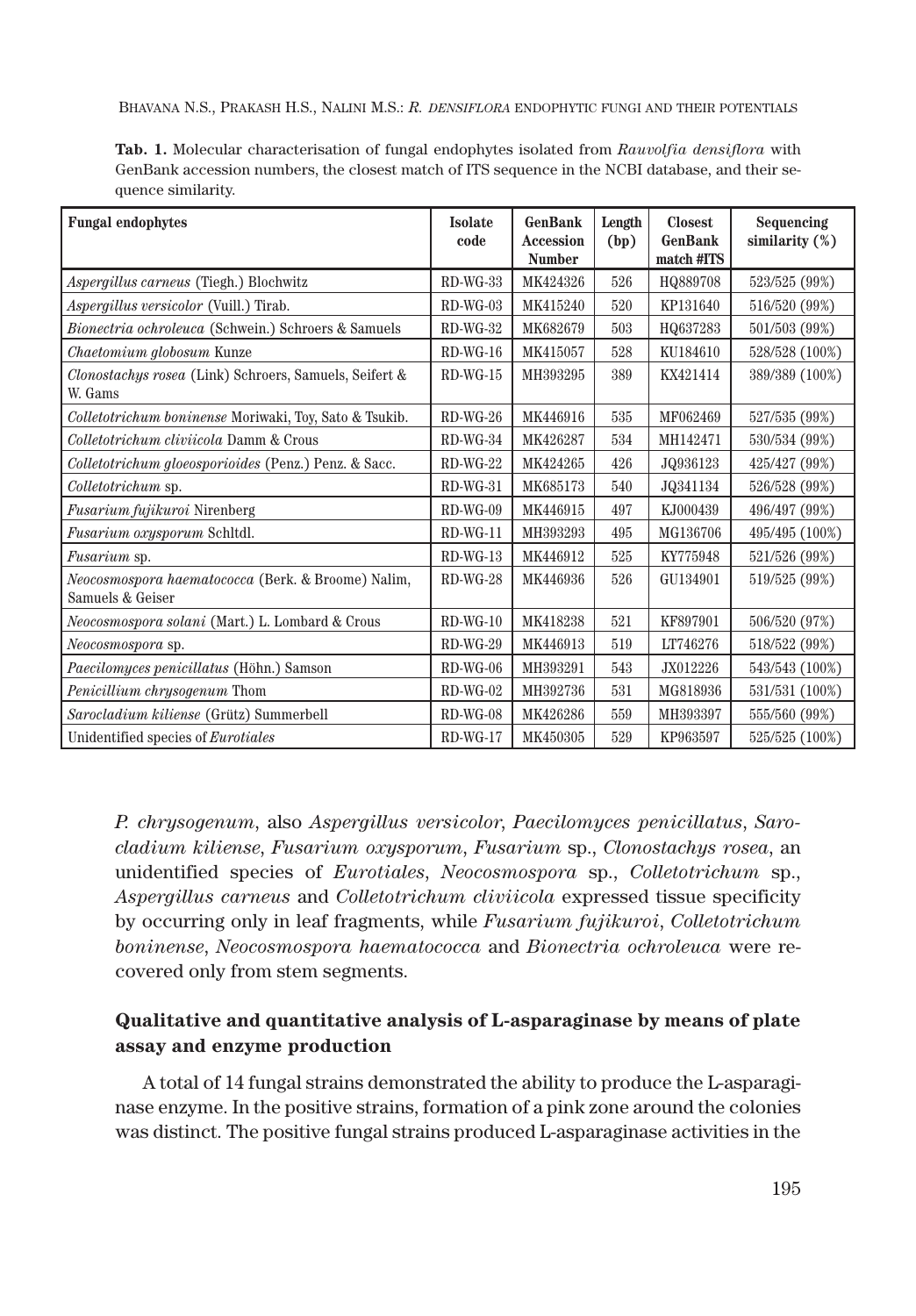CZECH MYCOLOGY 71(2): 187–203, DECEMBER 19, 2019 (ONLINE VERSION, ISSN 1805-1421)

| <b>Fungal endophytes</b>           |                | Leaf |         | <b>Stem</b>              |      |
|------------------------------------|----------------|------|---------|--------------------------|------|
|                                    | I              | %CF  | I       | %CF                      | %CF  |
| Aspergillus carneus                | 08             | 4.0  | 21      | 10.5                     | 7.25 |
| Aspergillus versicolor             | 0 <sup>2</sup> | 1.0  |         |                          | 0.5  |
| Bionectria ochroleuca              |                |      | 04      | 2.0                      | 1.0  |
| Chaetomium globosum                | 04             | 2.0  | 35      | 17.5                     | 9.75 |
| Clonostachys rosea                 | 06             | 3.0  |         |                          | 1.5  |
| Colletotrichum boninense           | -              |      | 19      | 9.5                      | 4.75 |
| Colletotrichum cliviicola          | 07             | 3.5  |         |                          | 1.75 |
| Colletotrichum gloeosporioides     | 11             | 5.5  | 03      | 1.5                      | 3.5  |
| Colletotrichum sp.                 | 06             | 3.0  |         |                          | 1.5  |
| Fusarium fujikuroi                 |                |      | 06      | 3.0                      | 1.5  |
| Fusarium oxysporum                 | 09             | 4.5  |         | -                        | 2.25 |
| <i>Fusarium</i> sp.                | 14             | 7.0  |         |                          | 3.5  |
| Neocosmospora haematococca         | -              |      | $^{22}$ | 11.0                     | 5.5  |
| Neocosmospora solani               | 15             | 7.5  | 17      | 8.5                      | 8.0  |
| Neocosmospora sp.                  | 0 <sup>2</sup> | 1.0  |         |                          | 0.5  |
| Paecilomyces penicillatus          | 03             | 1.5  |         |                          | 0.75 |
| Penicillium chrysogenum            | 96             | 48.0 | -       | $\overline{\phantom{0}}$ | 24.0 |
| Sarocladium kiliense               | 06             | 3.0  |         |                          | 1.5  |
| Unidentified species of Eurotiales | 02             | 1.0  |         |                          | 0.5  |

**Tab. 2.** Colonisation frequencies of fungal endophytes isolated from plant parts of *Rauvolfia densiflora* (200 segments were plated from leaf and stem for frequency analysis). Abbreviations: I – number of isolates; CF – colonisation frequency.

– = endophyte not detected

range of  $0.400 \pm 0.06 - 3.778 \pm 0.08$  IU/ml (Tab. 3). Eleven of these strains were considered to have a relatively high asparaginase activity (1.648  $\pm$  0.19 – 3.778  $\pm$ 0.08 IU/ml), eight of them from leaf and three isolates from stem parts of the plant. A significantly high L-asparaginase activity was found for endophyte *Penicillium chrysogenum* isolated from leaves with 3.778 ± 0.08 IU/ml of enzyme. *Colletotrichum boninense* (2.992 ± 0.07 IU/ml) from stems, *Fusarium oxysporum* (2.900 ± 0.08 IU/ml) from leaves, *C. gloeosporioides* (2.724 ± 0.06 IU/ml) from leaves, *Paecilomyces penicillatus* (2.308 ± 0.09 IU/ml) from leaves, and *Neocosmospora haematococca*  $(2.306 \pm 0.07 \text{ IU/ml})$  from stems exhibited considerably significant L-asparaginase activity.

## **Total phenolic content**

The total phenolic content (TPC) of the 19 endophytic fungal extracts is graphically represented in Fig. 2. The TPC of the extracts ranged from 12.37  $\pm$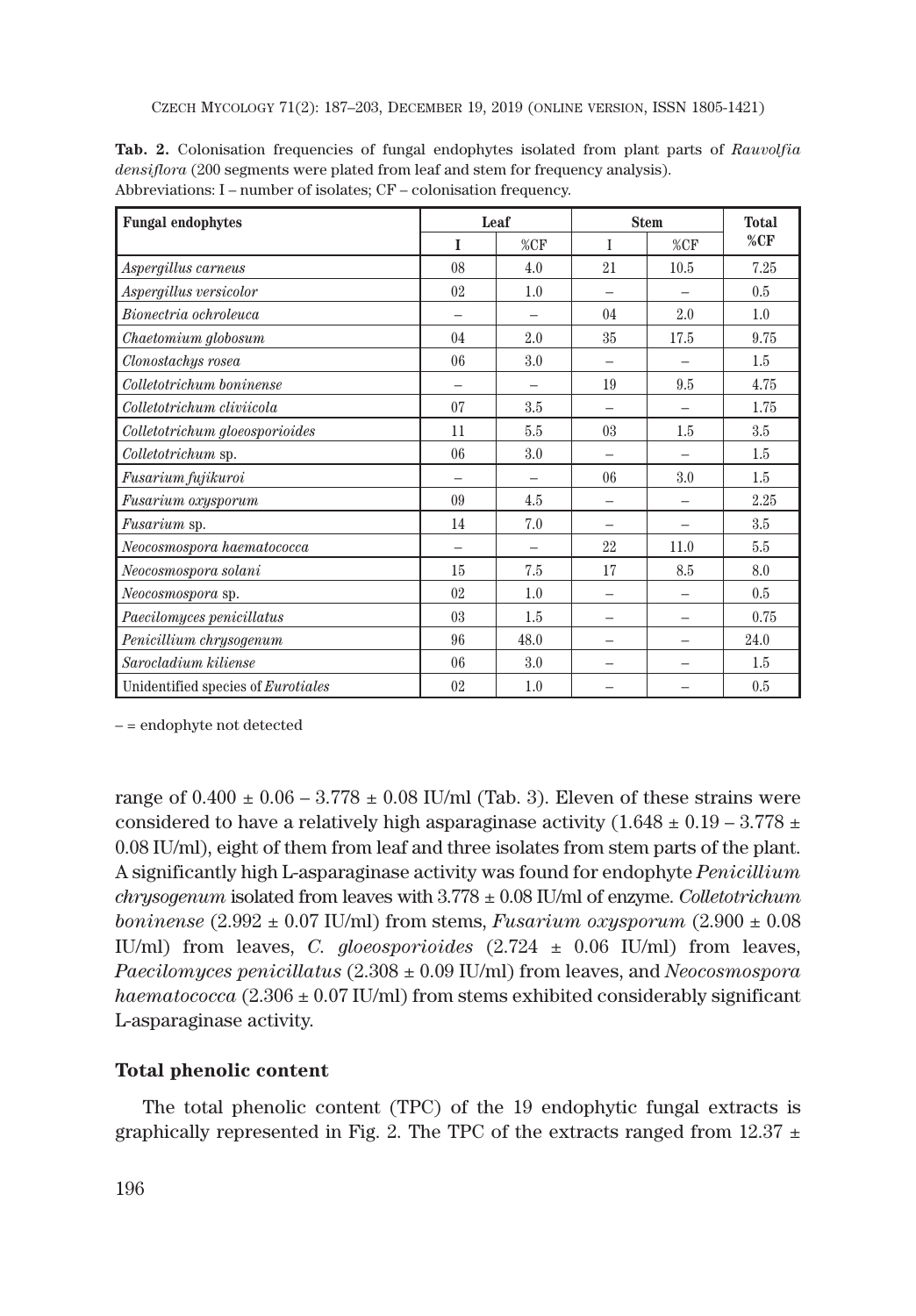

**Fig. 2.** Total phenolic content of fungal strains associated with *Rauvolfia densiflora*. Data are reported as mean  $\pm$  SD of three independent analyses.

1.24 to 89.29 ± 4.30 mg GAE/g dry extract. The extract of *Penicillium chrysogenum* exhibited a high total phenolic content (89.29  $\pm$  4.30 mg GAE/g dry extract), followed by *Colletotrichum* sp. (84.39 ± 8.84 mg GAE/g) and *Aspergillus versicolor* (81.15 ± 8.54 mg GAE/g). *Paecilomyces penicillatus* and *Fusarium fujikuroi* showed a phenolic content ranging from  $75.19 \pm 16.94$  mg GAE/g to  $73.24 \pm 2.99$  mg GAE/g dry extract, respectively.

### **Determination of antioxidant activity**

The 19 fungal extracts were tested for DPPH radical scavenging potential (Tab. 3). The results showed that the  $IC_{50}$  value of the fungal extracts varied in scavenging activity from  $26.64 \pm 2.57$  to  $547.23 \pm 15.83$  μg/ml. *Penicillum chrysogenum* showed a high radical scavenging activity of  $26.64 \pm 2.57$  μg/ml followed by *Aspergillus versicolor* with 96.74 ± 2.17 μg/ml. *Paecilomyces penicillatus* (126.37 ± 3.49 μg/ml), *Bionectria ochroleuca* (131.22 ± 11.05 μg/ml) and *Neocosmospora* sp. (143.59 ± 11.96).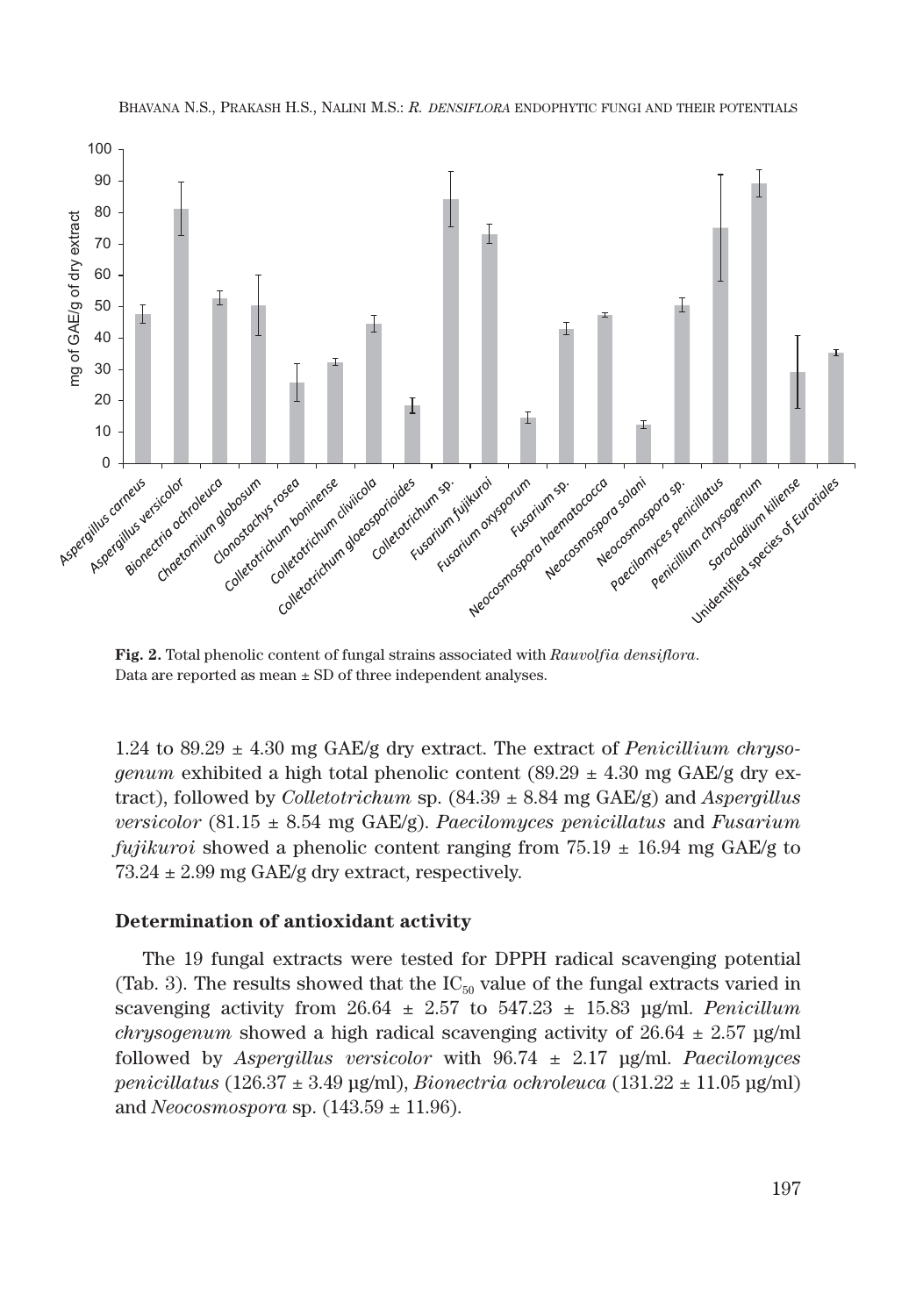CZECH MYCOLOGY 71(2): 187–203, DECEMBER 19, 2019 (ONLINE VERSION, ISSN 1805-1421)

**Tab. 3.** Estimation of L-asparaginase enzyme production and antioxidant activity of fungal endophytes associated with *Rauvolfia densiflora*.

Abbreviations: IU – international unit; DPPH – 1,1-diphenyl-2-picrylhydrazyl; IC<sub>50</sub> – Inhibitory concentration 50%. Data are reported as mean  $\pm$  SD of three independent analyses.

| <b>Fungal endophytes</b>                        | Enzyme activity (IU/ml) | <b>DPPH</b> radical scavenging<br>capacity $(IC_{\kappa_0} \mu g/ml)$ |
|-------------------------------------------------|-------------------------|-----------------------------------------------------------------------|
| Aspergillus carneus                             | $0.910 \pm 0.07$        | $195.53 \pm 8.33$                                                     |
| $A {\it s} pergillus ~versionor$ <sup>1</sup>   | $1.891 \pm 0.07$        | $96.74 \pm 2.17$                                                      |
| $\it Bionectria~ochroleuca~^s$                  |                         | $131.22 \pm 11.05$                                                    |
| $\emph{Chaetomium globosum}$ <sup>L</sup>       |                         | $305.46 \pm 11.72$                                                    |
| Clonostachys rosea <sup>L</sup>                 |                         | $338.14 \pm 14.41$                                                    |
| Colletotrichum boninense <sup>s</sup>           | $2.992 \pm 0.07$        | $436.95 \pm 14.03$                                                    |
| $Collectotrichum\,cliviicolaL$                  | $0.400 \pm 0.06$        | $350.83 \pm 14.70$                                                    |
| $Collectorichumgloeos porioidesL$               | $2.724 \pm 0.06$        | $308.09 \pm 9.85$                                                     |
| <i>Colletotrichum</i> sp.                       | $1.959 \pm 0.59$        | $164.69 \pm 10.55$                                                    |
| Fusarium fujikuroi $^{\mathrm{s}}$              | $1.917 \pm 0.04$        | $302.82 \pm 9.34$                                                     |
| Fusarium oxysporum                              | $2.900 \pm 0.08$        | $216.00 \pm 15.00$                                                    |
| Fusarium sp.                                    |                         | $200.94 \pm 9.16$                                                     |
| ${\it Neocosmospora}$ haematococca <sup>s</sup> | $2.306 \pm 0.07$        | $215.32 \pm 4.17$                                                     |
| Neocosmospora solani <sup>s</sup>               | $0.688 \pm 0.04$        | $232.13 \pm 18.88$                                                    |
| Neocosmospora sp.                               | $1.648 \pm 0.19$        | $143.59 \pm 11.96$                                                    |
| Paecilomyces penicillatus                       | $2.308 \pm 0.09$        | $126.37 \pm 3.49$                                                     |
| Penicillium chrysogenum                         | $3.778 \pm 0.08$        | $26.64 \pm 2.57$                                                      |
| $Sarocladium\ kiliense$ <sup>L</sup>            |                         | $285.56 \pm 9.59$                                                     |
| Unidentified species of Eurotiales              | $1.698 \pm 0.08$        | $547.23 \pm 15.83$                                                    |

Letters in superscript denote:  $L^L$  – leaf isolate;  $S$  – stem isolate.

– = enzyme activity not detected by plate assay

#### **DISCUSSION**

In the present study, a total of 19 endophytic fungal taxa belonging to 11 different genera were obtained. A higher relative colonisation frequency of endophytic fungi was found in leaves than in stems. This may have been because the plant leaves are nutrient-rich and have a larger surface area than the stem and are thin-walled, which enhances endophytic fungal colonisation.

In the current study, the fungal strain *Penicillium chrysogenum*, isolated from leaf segments, showed a high relative colonisation frequency (48.0%). This species was formerly reported as a fungal endophyte from *Rauvolfia serpentina* (D'Souza & Hiremath 2015). Reports on the isolation of *Penicillium* sp. and *P. citrinum* from *R. serpentina* as endophytes have been documented before (D'Souza & Hiremath 2015, Sahu et al. 2016).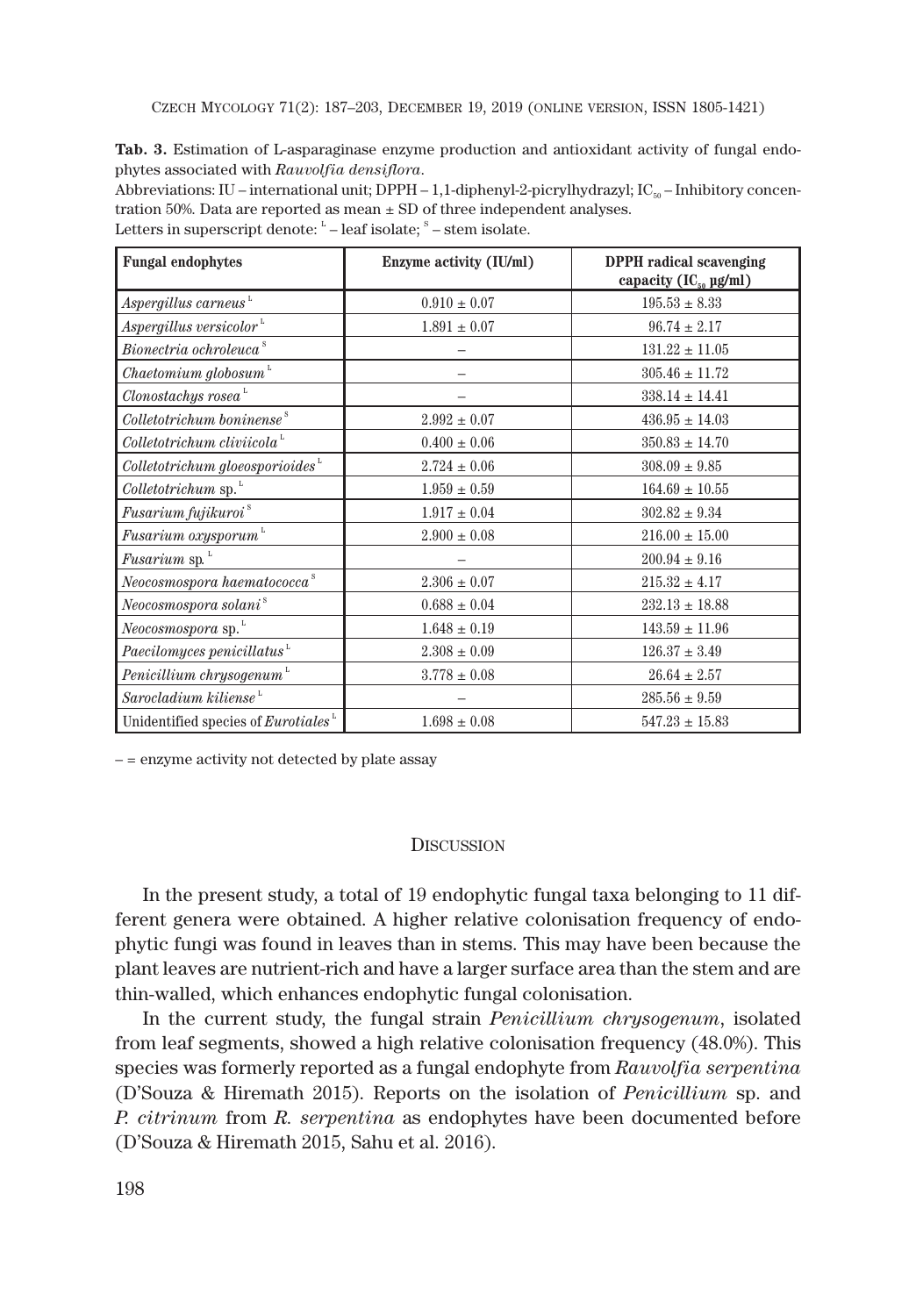Endophytic fungi, with their capability of their L-asparaginase production, have gained considerable attention owing to their cost-effective and eco-friendly nature. Fungal strains examined for enzyme activity exhibited a reaction of L-asparaginase hydrolysing L-asparagine to ammonia. Uzma et al. (2016) reported significantly higher L-asparaginase activity from Western Ghats endophytic fungi such as *Fusarium* sp. (79.66 ± 0.29 IU/ml), *Rhizopus* sp. (72.33 ± 1.30 IU/ml) and *Aspergillus* sp.  $(72.33 \pm 0.29 \text{ IU/ml})$ . Our results are on par with the original work by Theantana et al. (2009), in which the quantitative activity of 53 positive out of 82 strains of endophytes ranged from 0.014 to 1.5 IU/ml. Uzma et al. (2016), although having followed the paper by Theantana et al. (2009), failed to discuss the abnormally high enzyme activity they found, the calculation of which is not documented in the published paper. In our study, of the isolates screened, endophytic fungal strain *P. chrysogenum* showed a considerable high enzyme activity of 3.778 ± 0.08 IU/ml, higher than the activity of *Fusarium verticillioides* isolated from *Tabernaemontana heyneana* from the Western Ghats (Manasa & Nalini 2014). The L-asparaginase activity of *Penicillium* sp. 4 URM 7287 (1.28 IU/g) from Brazilian tropical dry forest (Silva et al. 2018) and *Eurotium* sp. (1.304 IU/ml) from Jalgaon Garden (Jalgaonwala & Mahajan 2014) was found to be lower in comparison with our investigation. Earlier studies revealed that *Penicillium* spp. (Pádua et al. 2019) and *P. chrysogenum* (Oliveira et al. 2017) are producers of L-asparaginase.

Medicinal plants and their endophytes are important resources for natural products. The antioxidant capacities of endophytic fungal cultures significantly correlate with their total phenolic contents, suggesting that phenols are also the major antioxidant constituent of the endophytes. In the current study, fungal extracts of endophytes isolated from *Rauvolfia densiflora* showed phenol contents ranging from  $12.37 \pm 1.24$  mg GAE/g to  $89.29 \pm 4.30$  mg GAE/g. Phenolic contents of microbial extracts are usually much lower than those of plant extracts, but comparable studies exhibit different results. Phytochemical analysis of leaf extracts of *R. densiflora* showed that the leaves have a lower total phenolic content (4.5  $\pm$ 1.08 mg GAE/g to  $39 \pm 2.6$  mg GAE/g) in different solvent systems (Akshatha et al. 2015). In contrast, the phytochemical analysis of entire plant extracts of *R. densiflora* was reported to exhibit the highest total phenolic contents in different solvent systems (31.31  $\pm$  0.5 mg GAE/g to 107.67  $\pm$  1.5 mg GAE/g) (Pandurangamurthy et al. 2015). Conversely, also a report on the TPC of *R. serpentina* with a value of 245.21 mg GAE/100 g fresh weight (Islam 2018) has been presented.

Among the 19 endophytic fungal extracts tested for the ability to scavenge DPPH in the present study, *Penicillium chrysogenum* ( $IC_{50}$  of  $26.64 \pm 2.57$  μg/ml) exhibited the potentially highest antioxidant capacity. This value is higher than that of the methanol leaf extracts of *R. densiflora* (IC<sub>50</sub>76  $\pm$  2.89 μg/ml) tested by Akshatha et al. (2015). Also, the free-radical scavenging capacity of acetone ex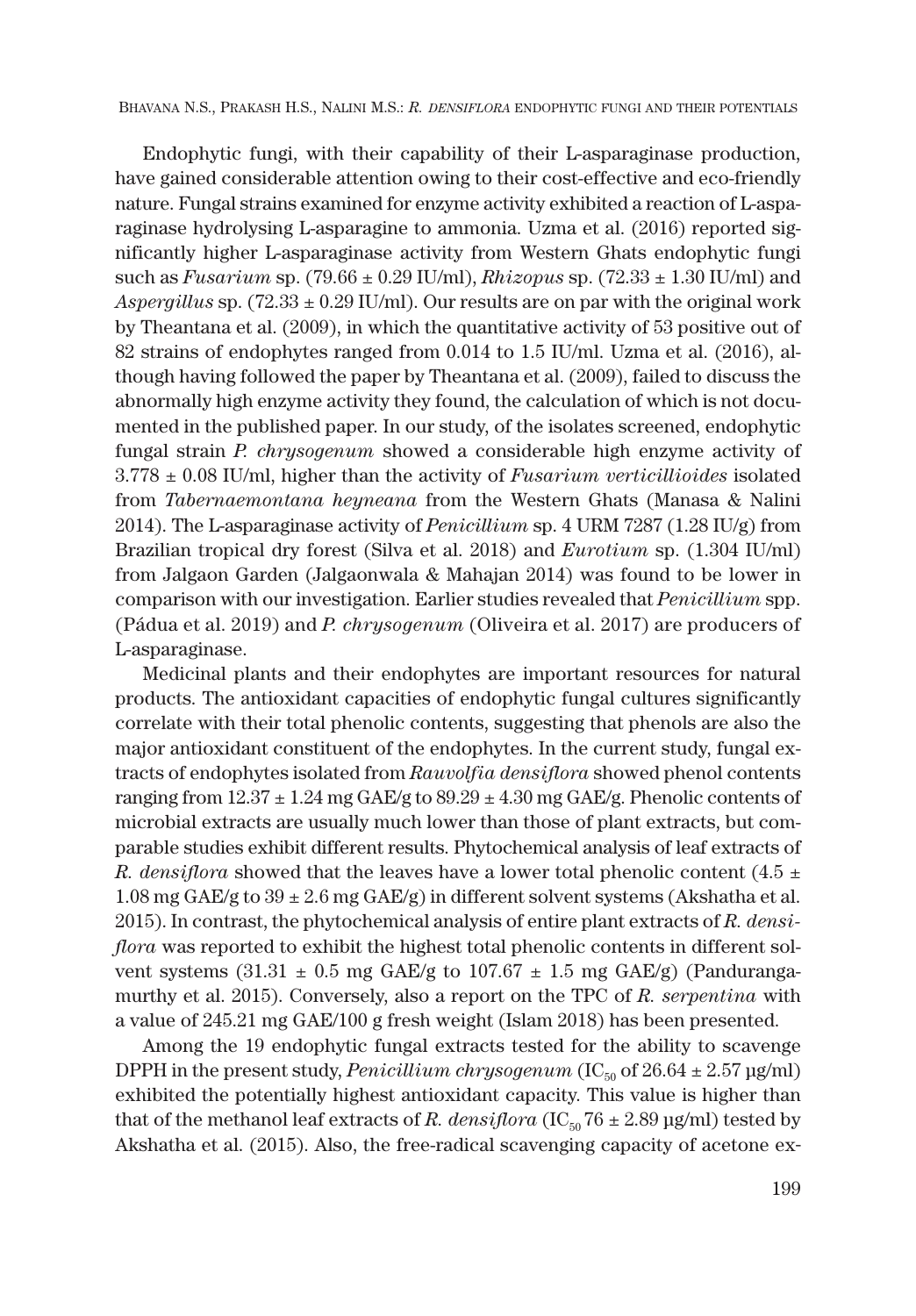tract of *R. serpentina* (IC<sub>50</sub> of 69.1  $\pm$  0.43 μg/ml) (Chauhan et al. 2016) was found to be lower, which is distinctly different from root extracts of  $R$ . *vomitoria* (IC<sub>50</sub>) of 3.56 ± 1.67 μg/ml) (Sonibare & Akpan 2016). However, some investigators have revealed that there is no correlation between total phenolic content and antioxidant activity (Yadav et al. 2014).

### **CONCLUSIONS**

This study provides insight into the diversity of the endophytic fungal community isolated from *Rauvolfia densiflora*. This is the first report on the characterisation of fungal endophytes from *R. densiflora* growing in the Western Ghats. Of the 19 endophytic fungi screened for L-asparaginase and antioxidative potential, *Penicillium chrysogenum* exhibited significant results, being the relatively most frequent coloniser of leaf parts of the plant. Currently, we have initiated the secondary metabolite profiling of *P. chrysogenum* extracts to test the antiproliferative potentials in cancer cell lines. Understanding mechanisms of the antiproliferative potentials of *P. chrysogenum* may provide new insights into tumour biology, drug discovery, development of alternative drug combinations and pharmaceutical applications.

### ACKNOWLEDGEMENTS

The authors thank the Institution of Excellence (IOE) for Biodiversity & Sustainable Development, Vijnan Bhawan, and the University of Mysore for providing the necessary facilities to carry out the study.

#### **REFERENCES**

AKSHATHA J.V., NALINI M.S., D'SOUZA C., PRAKASH H.S. (2014): Streptomycete endophytes from antidiabetic medicinal plants of the Western Ghats inhibit alpha-amylase and promote glucose uptake. – Letters in Applied Microbiology 58: 433–439. DOI: https://doi.org/10.1111/lam.12209

AKSHATHA J.V., PRAKASH H.S., NALINI M.S. (2015): Antioxidative and  $\alpha$ -amylase inhibitory potentials of medicinal plants from the Western Ghats of southern India. – Der Pharmacia Lettre 7(5): 10–17.

AKSHATHA J.V., PRAKASH H.S., NALINI M.S. (2016): Actinomycete endophytes from the ethno medicinal plants of Southern India: antioxidant activity and characterization studies. – Journal of Biologically Active Products from Nature 6: 166–172. DOI: https://doi.org/10.1080/22311866.2016.1191971

ALURAPPA R., CHOWDAPPA S. (2018): Antimicrobial activity and phytochemical analysis of endophytic fungal extracts isolated from ethno-pharmaceutical plant *Rauwolfia tetraphylla* L. – Journal of Pure and Applied Microbiology 12(1): 317–332. DOI: https://doi.org/10.22207/JPAM.12.1.38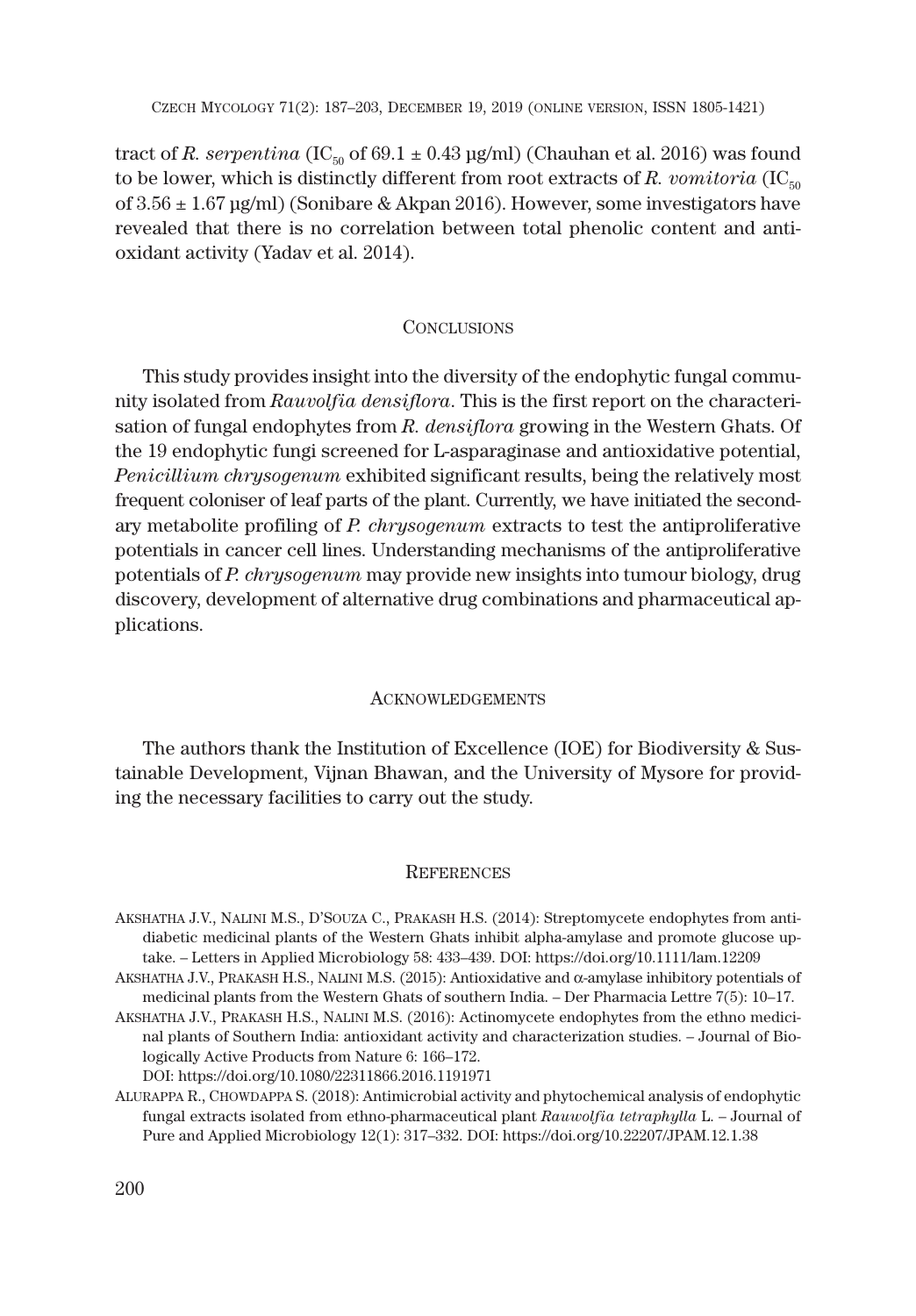- ASHOK A., DORIYA K., RAO J.V., QURESHI A., TIWARI A.K., KUMAR D.S. (2019): Microbes producing L-asparaginase free of glutaminase and urease isolated from extreme locations of Antarctic soil and moss. – Scientific Reports 9: 1423. DOI: https://doi.org/10.1038/s41598-018-38094-1
- AUSUBEL F.M., BRENT R., KINGSTON R.E., MOORE D.D., SEIDMAN J.G., SMITH J.A., STRUHL K. (1994): Current Protocols in Molecular Biology. – Wiley, New York.
- BARNETT H.L., HUNTER B.B. (1998): Illustrated genera of imperfect fungi, 4<sup>th</sup> edition. APS Press, St. Paul.
- CHAUHAN P.K., AVINASH THORY R., NAGRAIK R. (2016): Comparative evaluation of phytochemical and in-vivo antioxidant activities of two endangered plant species of Western Himalayas. – Biological Forum 8(2): 234–239.
- CLARANCE P., LALITHA J., SALES J., KHUSRO A., AGASTIAN P. (2019): Anticancer activity of camptothecin producing endophytes isolated from *Chonemorpha fragrans* (Moon) Alston (*Apocynaceae*). – Research Journal of Biotechnology 14(5): 74–82.
- DAS S., KHAN M.L., RABHA A., BHATTACHARJYA D.K. (2009): Ethnomedicinal plants of Manas National Park, Assam, Northeast India. – Indian Journal of Traditional Knowledge 8(4): 514–517. http://nopr.niscair.res.in/handle/123456789/6273
- DAS M., PRAKASH H.S., NALINI M.S. (2017): Antioxidative properties of phenolic compounds isolated from the fungal endophytes of *Zingiber nimmonii* (J. Graham) Dalzell. – Frontiers in Biology 12(2): 151–162. DOI: https://doi.org/10.1007/s11515-016-1441-z
- DAS M., PRAKASH H.S., NALINI M.S. (2018). Bioactive sesquiterpene, plasticizer and phenols from the fungal endophytes of *Polygonum chinense* L. – Annals of Microbiology 68: 595–609. DOI: https://doi.org/10.1007/s13213-018-1367-6
- DHAYANITHY G., SUBBAN K., CHELLIAH J. (2019): Diversity and biological activities of endophytic fungi associated with *Catharanthus roseus*. – BMC Microbiology 19(22): 1–14. DOI: https://doi.org/10.1186/s12866-019-1386-x
- DOMSCH K.H., GAMS W., ANDERSON T. (1980): Compendium of soil fungi. Academic Press, New York.
- D'SOUZA M.A., HIREMATH K.G. (2015): Isolation and bioassay screening of medicinal plant endophytes from Western Ghats forests, Goa, India. – International Journal of Advanced Research in Biological Sciences 2(8): 176-190.
- ENDRESS M.E., BRUYNS P.V. (2000). A revised classification of the *Apocynaceae* s.l. The Botanical Review 66(1): 1–56. DOI: https://doi.org/10.1007/BF02857781
- GULATI R., SAXENA R.K., GUPTA R. (1997): A rapid plate assay for screening L-asparaginase producing micro-organisms. – Letters in Applied Microbiology 24: 23–26. DOI: https://doi.org/10.1046/j.1472-765x.1997.00331.x
- HUANG W.Y., CAI Y.Z., XING J., CORKE H., SUN M. (2007): A potential antioxidant resource: endophytic fungi from medicinal plants.- Economic Botany 61 (1): 14-30.
	- DOI: https://doi.org/10.1663/0013-0001(2007)61%5B14:APAREF%5D2.0.CO;2
- IMADA A., IGARASI S., NAKAHAMA K., ISONO M. (1973): Asparaginase and glutaminase activities of micro-organisms. – Journal of General Microbiology 76(1): 85–99. DOI: https://doi.org/10.1099/00221287-76-1-85
- IQBAL A.A.M., KHAN F.A.K., ANSARI I., QURAISHI A., KHAN M. (2013): Ethno-phyto-pharmacological overview on *Rauvolfia densiflora* (Wall) Benth. ex Hook. f. – International Journal of Pharmacutical and Phytopharmacological Research 2(5): 372–376.
- ISLAM R. (2018): Leaf phenolics and pigments along with their antioxidative potential in some medicinal plants. – Asian-Australasian Journal of Food Safety and Security 2(2): 86–92.
- JALGAONWALA R.E., MAHAJAN R.T. (2014): Production of anticancer enzyme asparaginase from endophytic *Eurotium* sp. isolated from rhizomes of *Curcuma longa*. – European Journal of Experimental Biology 4(3): 36–43.
- JARIWALA B., DESSAI B. (2018): Isolation and identification of endophytic fungi from various medicinal plants. – BMR Microbiology 4(1): 1–7.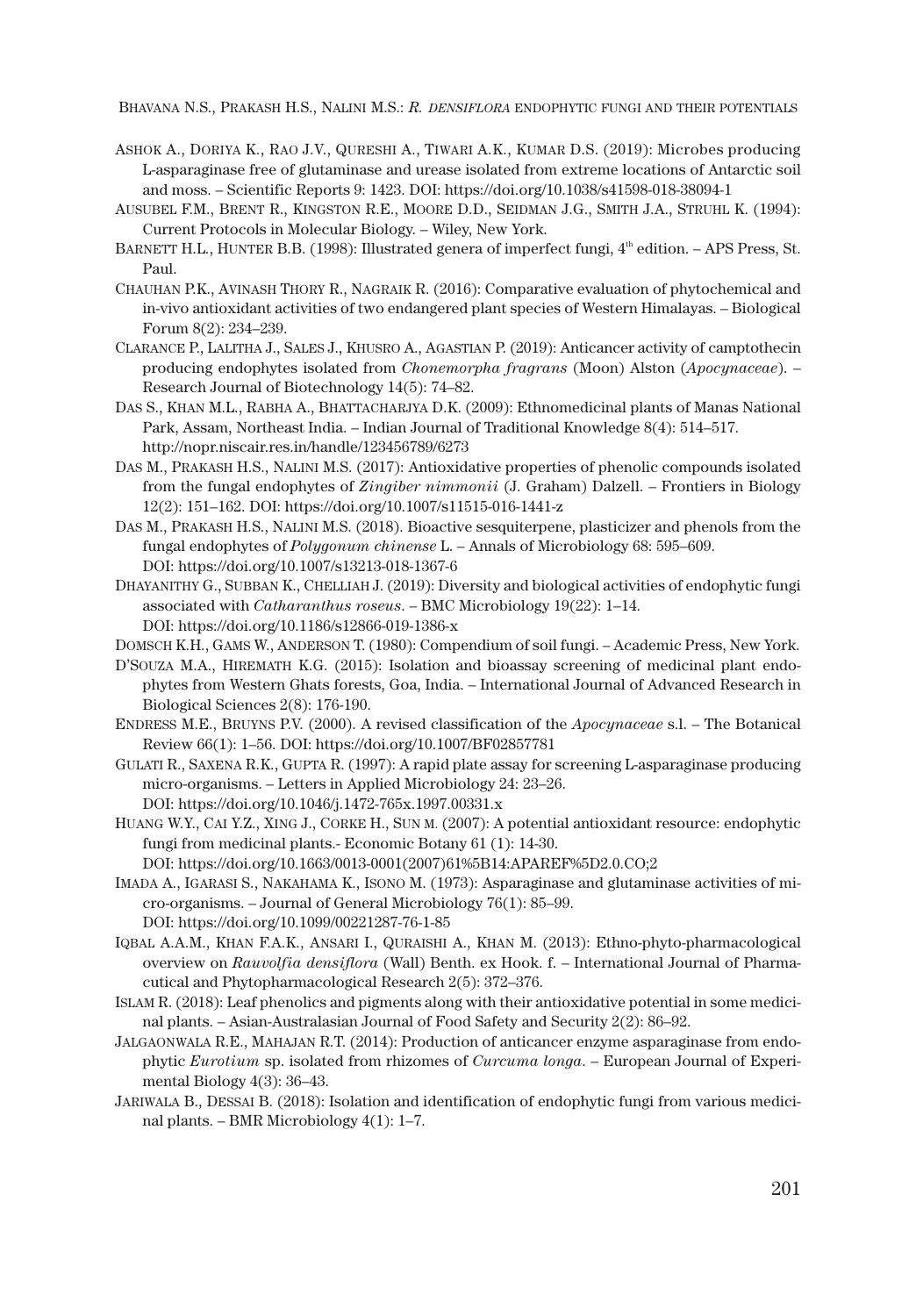CZECH MYCOLOGY 71(2): 187–203, DECEMBER 19, 2019 (ONLINE VERSION, ISSN 1805-1421)

- JIA M., CHEN L., XIN H.L., ZHENG C.J., RAHMAN K., HAN T., QIN L.P. (2016): A friendly relationship between endophytic fungi and medicinal plants: A systematic review. – Frontiers in Microbiology 7: 906. DOI: https://doi.org/10.3389/fmicb.2016.00906
- LALITHARANI S., KALPANADEVI V., TRESINA SORIS P., MARUTHAANDIAN A., MOHAN V.R. (2011): Ethnomedicinal plants used by Kanikkars of Agasthiarmalai Biosphere Reserve, Western Ghats. – Journal of Ecobiotechnology 3(7): 16–25.
- LEYLAIE S., ZAFARI D. (2018): Antiproliferative and antimicrobial activities of secondary metabolites and phylogenetic study of endophytic *Trichoderma* species from *Vinca* plants. – Frontiers in Microbiology 9: 1–16. DOI: https://doi.org/10.3389/fmicb.2018.01484
- LIU X., DONG M., CHEN X., JIANG M., LV X., YAN G. (2007): Antioxidant activity and phenolics of an endophytic *Xylaria* sp. from *Ginkgo biloba*. – Food Chemistry 105(2): 548–554. DOI: https://doi.org/10.1016/j.foodchem.2007.04.008
- MANASA C., NALINI M.S. (2014): L-asparaginase activity of fungal endophytes from *Tabernaemontana heyneana* Wall. (*Apocynaceae*), endemic to the Western Ghats (India). – International Scholarly Research Notices 2014: 1–7. DOI: https://doi.org/10.1155/2014/925131
- MATHUR S.B., KONGSDAL O. (2003): Common laboratory seed health testing methods for detecting fungi. – International Seed Testing Association, Geneva.
- NALINI M.S., SUNAYANA N., PRAKASH H.S. (2014). Endophytic fungal diversity in medicinal plants of Western Ghats, India. – International Journal of Biodiversity 2014: 1–9. DOI: https://doi.org/10.1155/2014/494213
- NWACHUKWU C.U., NGWOKE K.G., EZE P.M., EBOKA C.J., OKOYE F.B.C. (2018): Secondary metabolites from *Curvularia* sp., an endophytic fungus isolated from the leaves of *Picralima nitida* Durand and Hook. (*Apocynaceae*). – Tropical Journal of Natural Product Research 2(5): 209–213. DOI: https://doi.org/10.26538/tjnpr/v2i5.2
- OLIVEIRA M.M., ARAUJO N.K., MEDEIROS D., PEDROSA M.F.F., ASSIS C.F. (2017): Evaluation of L-asparaginase production by microorganisms. – In: Proceedings of National Bioprocesses Symposium and Enzymatic Hydrolysis of Biomass Symposium, 3–6 September 2017, Aracaju, Brazil.
- PÁDUA A.P.S.L., FREIRE K.T.L.S., OLIVEIRA T.G.L., SILVA L.F., MAGALHĂES G.R.A., AGAMEZ-MONTALVO G.S., SILVA I.R., BEZERRA J.D.P., SOUZA-MOTTA C.M. (2019): Fungal endophyte diversity in the leaves of the medicinal plant *Myracrodruon urundeuva* in a Brazilian dry tropical forest and their capacity to produce L-asparaginase. – Acta Botanica Brasilica 33(1): 39–49. DOI: https://doi.org/10.1590/0102-33062018abb0108
- PANDURANGAURTHY G., CHANDRASHEKAR K.B., LOKESH S. (2015): Phyto-chemical and pharmacological evaluation of ethno medicinal plant drugs (EMP) and tribal medicine formulation (TMF) used by tribal practitioners for wound therapeutics in the region of Biligirirangana hills, Karnataka**.** – International Journal of Research in Applied Natural and Social Sciences 3(7): 41–66.
- PANNANGPETCH P., LAUPATARAKASEM P., KUKONVIRIYAPAN V., KUKONGRIYAPA C., KONGYINAYOES B., AROMDEE C. (2007): Antioxidant activity and protective effect against oxidative hemolysis of *Clinacanthus nutans* (Burm. f.) Lindau. – Songklanakarin Journal of Science and Technology 29(1): 1–9.
- PAUL T., MONDAL A., BANDYOPADHYAY T.K. (2019): Isolation, purification, characteri**z**ation and application of L-ASNase: A review. – Recent Patents on Biotechnology 13(1): 33–44. DOI: https://doi.org/10.2174/1872208312666181012150407
- RADULOVIC N., STANKOV-JOVANOVIC V., STOJANOVIC G., SMELCEROVIC A., SPITELLER M., ASAKAWA Y. (2007): Screening of in-vitro antimicrobial and antioxidant activity of nine *Hypericum* species from the Balkans. – Food Chemistry 103: 15–21.

DOI: https://doi.org/10.1016/j.foodchem.2006.05.062

RANA K.L., KOUR D., SHEIKH I., YADAV N., YADAV A.N., KUMAR V., SINGH B.P., DHALIWAL H.S., SAXENA A.K. (2019): Biodiversity of endophytic fungi from diverse niches and their biotechnological applications. – In: Singh B.P., ed., Advances in endophytic fungal research, pp. 105–144. Springer Nature Switzerland, Basel. DOI: https://doi.org/10.1007/978-3-030-03589-1\_6